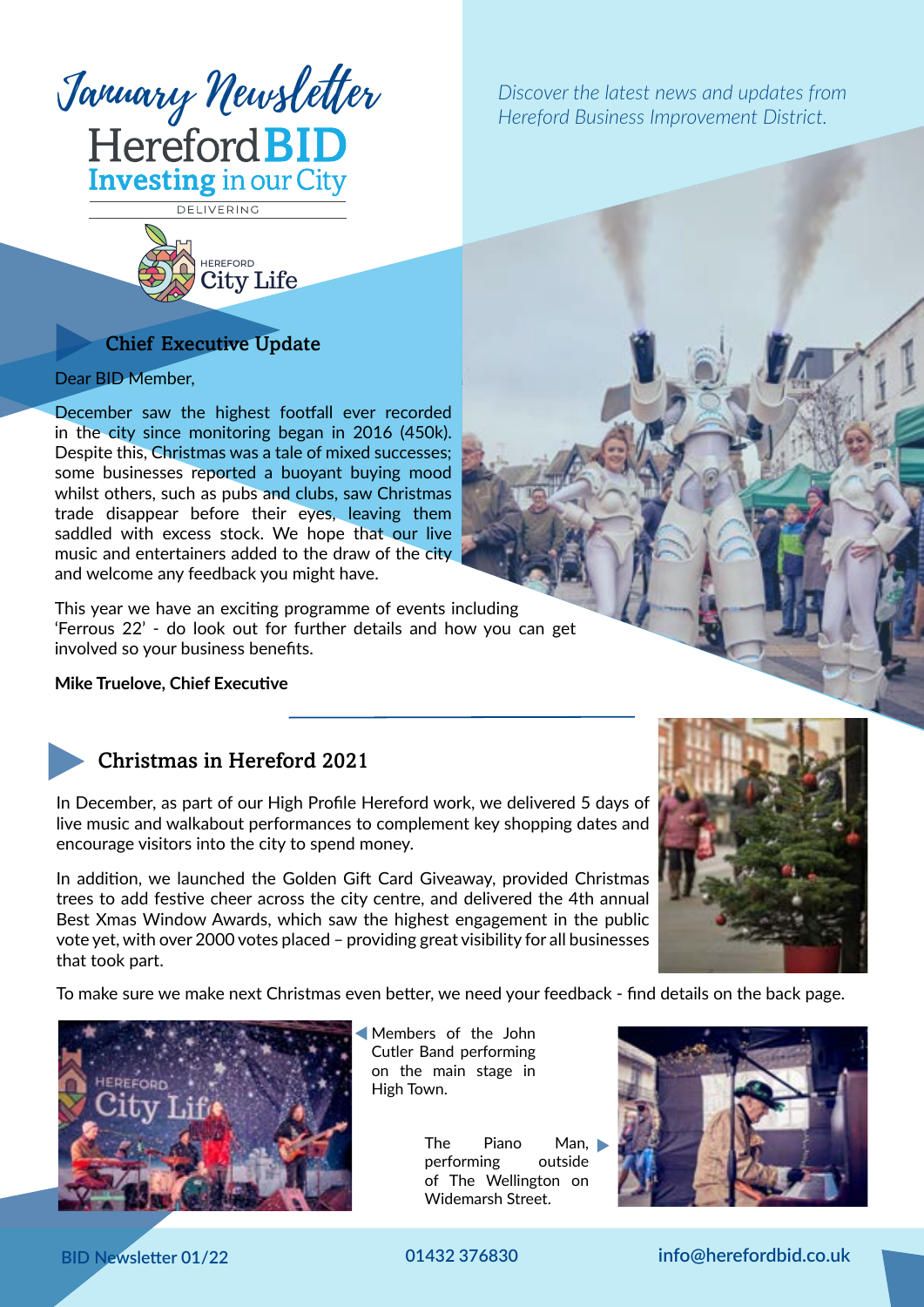

#### Updated Police Contacts

Hereford BID has represented business concerns to the County Superintendent Ed Williams and the Regional Police Crime Commissioner, John Campion, on your



feedback and our observations of low Police numbers in the city.

The general comment has been that more real time support and visibility is required and that our members feel constantly vulnerable.

The Police have responded well to the issues raised and the city team will be up to full strength by January 2022. In addition, we have received the details of local officers and their mobiles to be issued directly to businesses should they wish to talk directly about incidents or crime they have seen.

If you would like a copy of the new police contacts please email **megan.morris@herefordbid.co.uk**



### Hereford Gift Card Continues to Grow!

We are excited to share that the festive season (October to December) has seen over £5,000 worth of Hereford Gift Cards sold, both online and at the Hereford Tourist Information Centre. This spend, attached to a total of 122 cards, will feed directly back into the local economy.

All registered spending locations have the potential to benefit from this money, so we recommend making sure your customers know that the Gift Card will be accepted by you. Window stickers, strut cards and social media graphics are available on request. If you have not registered yet but would like to, please get in touch with a member of the Hereford BID team.

We will continue to promote the Hereford Gift Card and are confident that it will continue to grow and benefit BID businesses, becoming a well-recognised spending option in the city.



#### LoyalFree Competitions

Since we invested in the award winning LoyalFree loyalty app for Hereford back in 2020, engagement from the public has continued to grow and local businesses have reaped the rewards from exclusive loyalty schemes, event showcases and trail features. But there is another fantastic feature we recommend you take advantage of - competitions!

Hosting a competition on the LoyalFree app is free to BID members. Giveaways are displayed boldly on the homepage of the app, making your business visible to all users. The simple "click to enter" means we have seen over 5000 entries for competitions that have been hosted on Hereford City's LoyalFree platform.

To add a competition, digitise your current loyalty



schemes or feature an exclusive offer, get in touch at **info@herefordbid.co.uk** and we will be happy to get you displayed on the app.

## Grant for Hospitality & Leisure Sectors

Before Christmas, following an announcement from the Chancellor, we contacted Herefordshire Council for local-level clarification about aid available for the Hospitality and Leisure sectors.

While exact details of the grant have yet to be released by central government, Hereford BID have been told that based on previous timescales, funds will likely be provided for distribution in early January.

We will share more information with you as soon as we have it - **make sure you are signed up to the BID email list and following Hereford BID on Facebook or LinkedIn to receive BID updates.**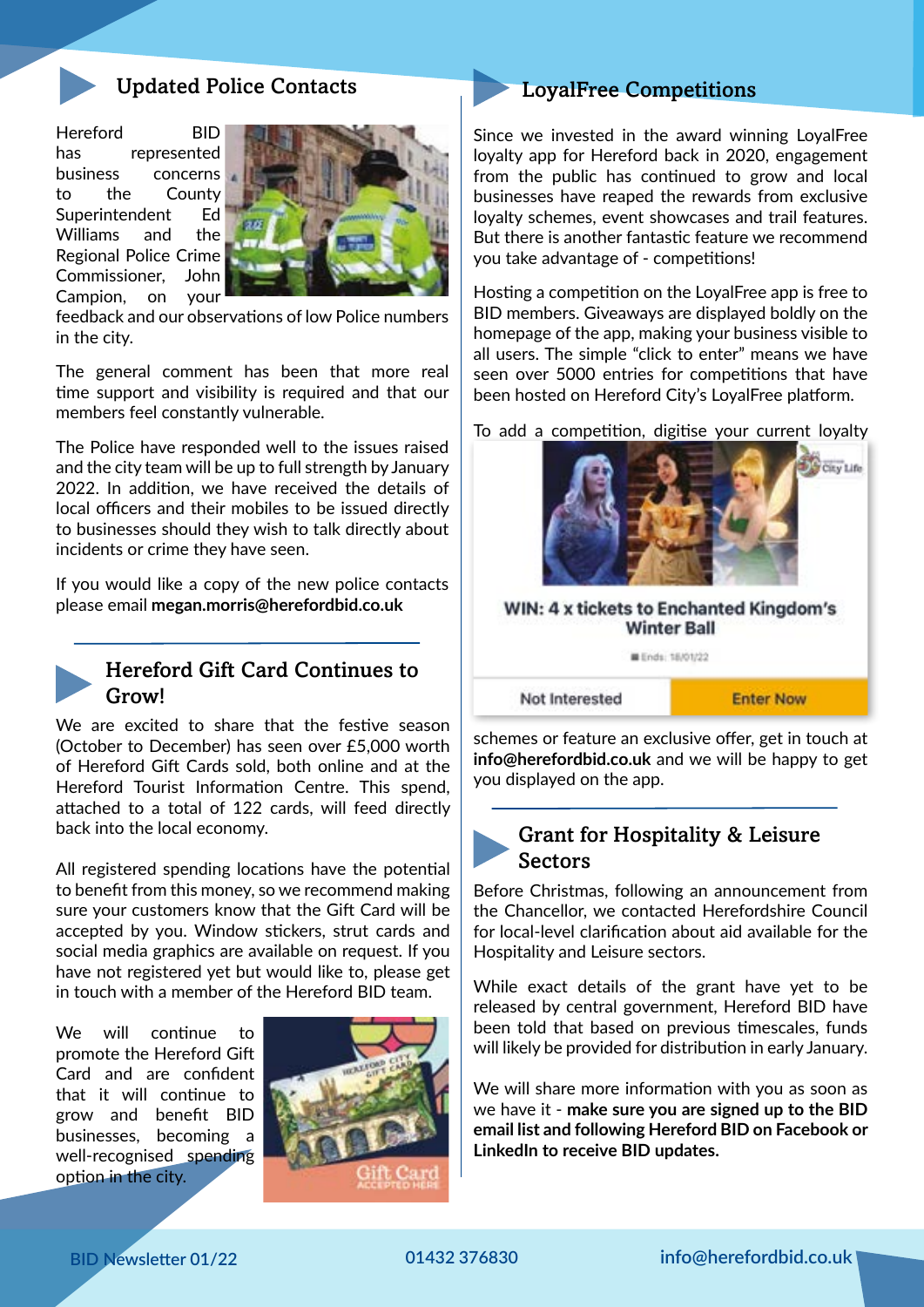



Hereford BID is getting ready for the election of its board members and welcomes levy payers who would like to get involved.

The board is made up of volunteers representing the breadth of businesses in the BID area. Our board members play an essential role within the BID, helping direct the team in the delivery of the business plan and ensuring all members receive value for money.

Your experience and knowledge of Hereford is essential to us - for an informal chat or to register your interest please contact Mike Truelove, Chief Executive, via email mike.truelove@herefordbid.co.uk



#### Valentine's Day 2022



We're working on some great plans to complement the **free parking offer** we have requested, courtesy of Herefordshire County Council.

The free parking will apply from 12noon on Saturday 12th February at all council car parks and on-street parking (excluding Friar Street car park), as well as the Old Market and Maylord Shopping Centre.

If you would like to be involved in any Valentine's Day activities or would like us to promote your own plans, please get in touch.

## Exciting New Website Launched to Showcase Businesses



To make the offerings of our BID members more visible and improve how we promote you online, last year Hereford BID invested in a new website.

This website combines our Hereford BID and City Life brands, with emphasis on encouraging visitors into the city and showcasing our members in a clear and concise way.

Key features:

- **• Page portals:** regularly updated blocks on key pages that offer more opportunity to promote events, articles and business listings.
- **• LoyalFree features:** find all active LoyalFree offers advertised under our 'Discover' tab and connected to business listings.
- **• BID area:** new BID pages contained within the City Life site with updated information about your services, projects and latest news, plus all reports and newsletters to download.
- **• Improved listings:** advanced filtering, new categories and keywords to make searching easier and highlight key features, such as Gift Card spending locations, independent businesses, and LoyalFree offers.
- **• Experience led content:** tourist information, engaging content and a new 'Suitcase' itinerary function to help encourage tourists and locals alike into the city to experience all that is on offer.

We hope you enjoy discovering all the elements of our new website, including your own business profiles. If you would like to share any blogs or events to feature, get in touch.

#### Visit:

# **www.herefordcitylife.co.uk**